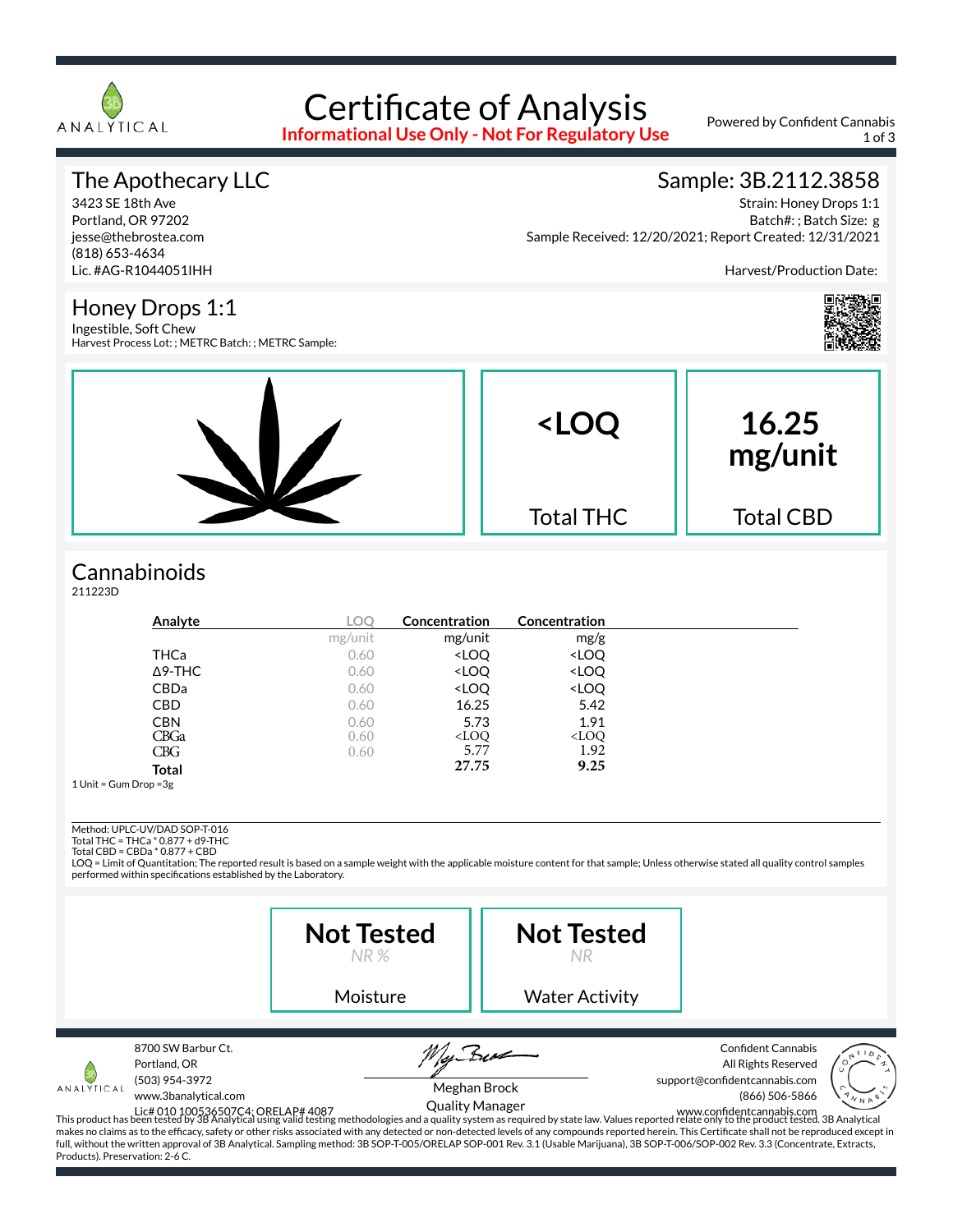

# Certificate of Analysis

**Informational Use Only - Not For Regulatory Use**

Powered by Confident Cannabis 2 of 3

### The Apothecary LLC

3423 SE 18th Ave Portland, OR 97202 jesse@thebrostea.com (818) 653-4634 Lic. #AG-R1044051IHH

#### Sample: 3B.2112.3858 Strain: Honey Drops 1:1

Batch#: ; Batch Size: g Sample Received: 12/20/2021; Report Created: 12/31/2021

Harvest/Production Date:

#### Honey Drops 1:1

Ingestible, Soft Chew Harvest Process Lot: ; METRC Batch: ; METRC Sample:

## Quality Control Data

| <b>Analytical Batch ID</b> | QC Sample ID | Assay Name   | <b>QC Category Name</b> |
|----------------------------|--------------|--------------|-------------------------|
| 211223D                    | 211223D-MB   | Cannabinoids | Blank                   |
| <b>QC Notes</b>            |              |              |                         |
| None                       |              |              |                         |

| Analyte    | Amount recovered                 | <b>PASS/FAIL</b> |
|------------|----------------------------------|------------------|
| CBDa       | < LOO                            | PASS             |
| CBD        | <b>LOQ</b>                       | PASS             |
| THCa       | < LOQ                            | PASS             |
| <b>CBN</b> | < LOQ                            | PASS             |
| <b>THC</b> | <loo< td=""><td>PASS</td></loo<> | PASS             |



Confident Cannabis All Rights Reserved support@confidentcannabis.com (866) 506-5866



www.3banalytical.com

Lic# 010 100536507C4; ORELAP# 4087<br>This product has been tested by 3B Analytical using valid testing methodologies and a quality system as required by state law. Values reported relate only to the product tested. 3B Analyt makes no claims as to the efficacy, safety or other risks associated with any detected or non-detected levels of any compounds reported herein. This Certificate shall not be reproduced except in full, without the written approval of 3B Analytical. Sampling method: 3B SOP-T-005/ORELAP SOP-001 Rev. 3.1 (Usable Marijuana), 3B SOP-T-006/SOP-002 Rev. 3.3 (Concentrate, Extracts, Products). Preservation: 2-6 C.